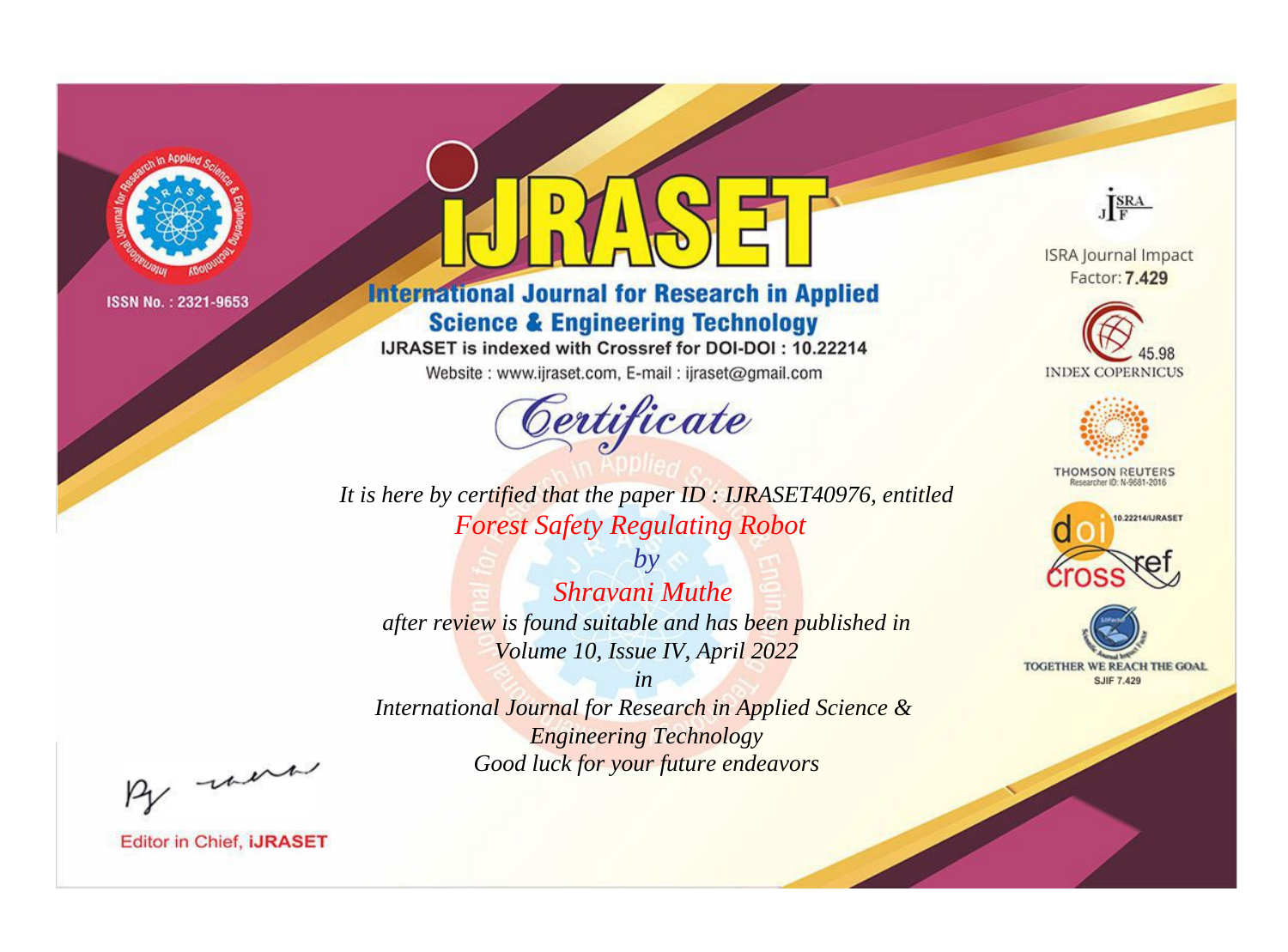

# **International Journal for Research in Applied Science & Engineering Technology**

IJRASET is indexed with Crossref for DOI-DOI: 10.22214

Website: www.ijraset.com, E-mail: ijraset@gmail.com



**ISRA Journal Impact** Factor: 7.429

JERA





**THOMSON REUTERS** 



TOGETHER WE REACH THE GOAL **SJIF 7.429** 

It is here by certified that the paper ID: IJRASET40976, entitled **Forest Safety Regulating Robot** 

 $b\nu$ Sayali Kininge after review is found suitable and has been published in Volume 10, Issue IV, April 2022

 $in$ International Journal for Research in Applied Science & **Engineering Technology** Good luck for your future endeavors

By morn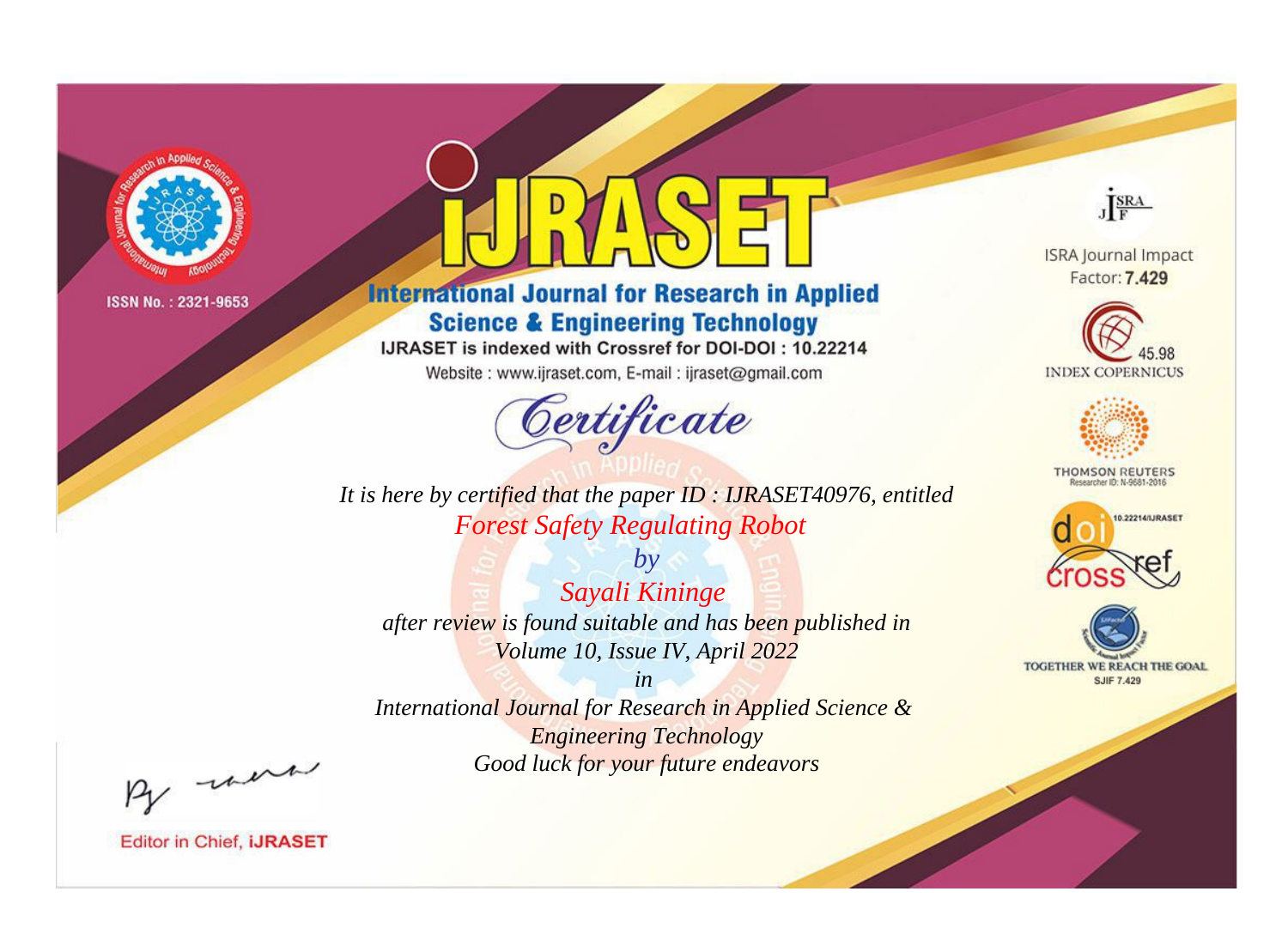

# **International Journal for Research in Applied Science & Engineering Technology**

IJRASET is indexed with Crossref for DOI-DOI: 10.22214

Website: www.ijraset.com, E-mail: ijraset@gmail.com



**ISRA Journal Impact** Factor: 7.429

JERA





**THOMSON REUTERS** 



TOGETHER WE REACH THE GOAL **SJIF 7.429** 

*It is here by certified that the paper ID : IJRASET40976, entitled Forest Safety Regulating Robot*

*by Aadish Dhoka after review is found suitable and has been published in Volume 10, Issue IV, April 2022*

*in* 

*International Journal for Research in Applied Science & Engineering Technology Good luck for your future endeavors*

By morn